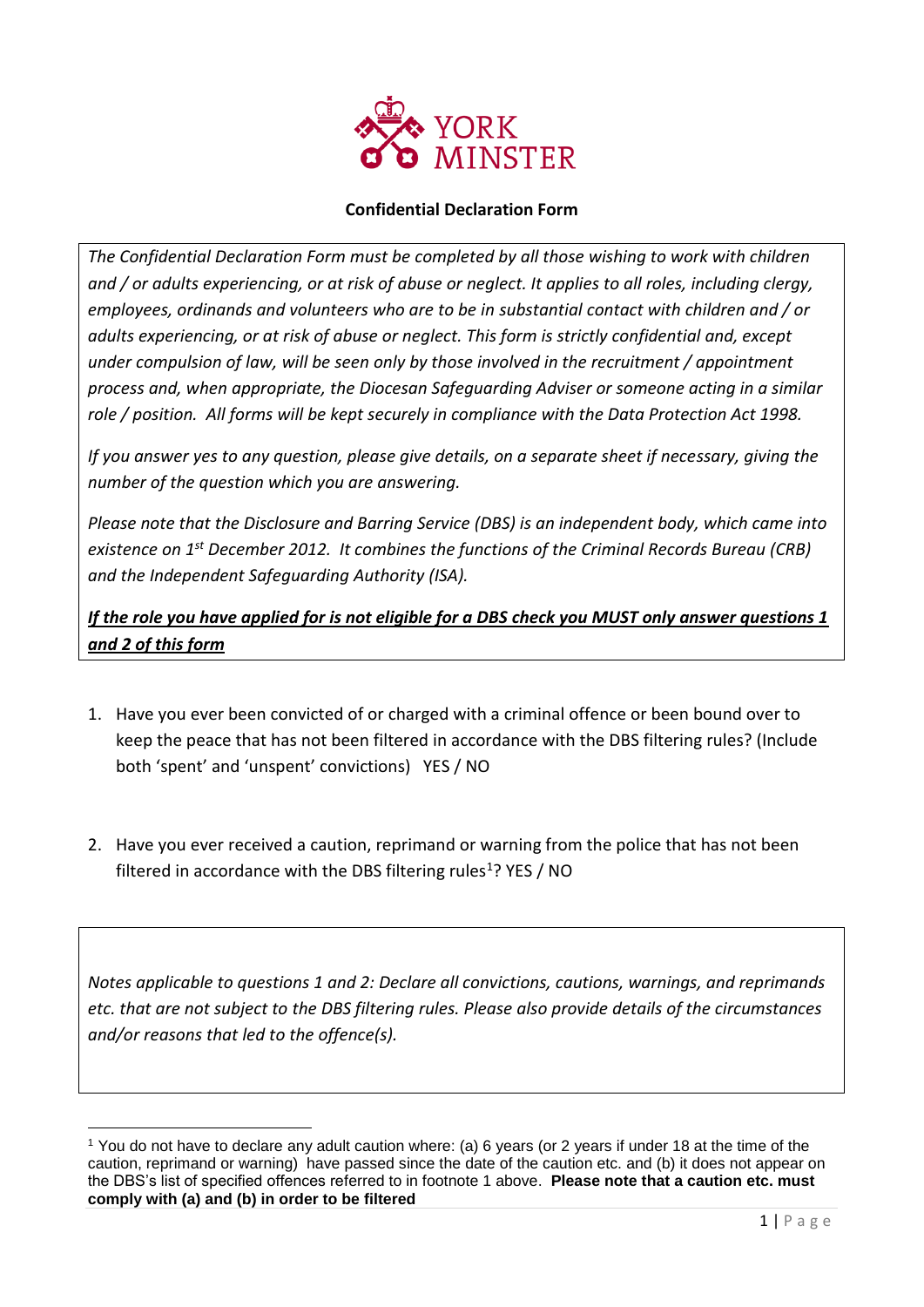*Broadly, where your position / role involves substantial contact with children and / or adults experiencing, or at risk of abuse or neglect (i.e. where you are eligible for an enhanced criminal records check) you will be expected to declare all convictions and / or cautions etc., even if they are 'spent' provided they have not been filtered by the DBS filtering rules.*

*If your position / role does not involve substantial contact with children and / or adults experiencing, or at risk of abuse or neglect you should only declare 'unspent' and 'unfiltered' convictions / cautions etc.*

*Convictions, cautions etc. and the equivalent obtained abroad must be declared as well as those received in the UK.*

*If you are unsure of how to respond to any of the above please seek advice from an appropriate independent representative (e.g. your solicitor) because any failure to disclose relevant convictions, cautions etc. could result in the withdrawal of approval to work with children and / or adults experiencing, or at risk of abuse or neglect. Although it is important to note that the existence of a conviction, caution etc. will not necessarily bar you from working with vulnerable groups unless it will place such groups at risk.*

- 3. Are you at present (or have you ever been) under investigation by the police or an employer or other organisation for which you worked for any offence / misconduct? YES / NO
- 4. Are you or have you ever been prohibited and / or barred from work with children and/or vulnerable adults? YES / NO
- 5. Has a family court ever made a finding of fact in relation to you, that you have caused significant harm to a child and / or vulnerable adult, or has any such court made an order against you on the basis of any finding or allegation that any child and / or vulnerable adult was at risk of significant harm from you? YES / NO
- 6. Has your conduct ever caused or been likely to cause significant harm to a child and / or vulnerable adult, and / or put a child or vulnerable adult at risk of significant harm? YES / NO

*Note: Make any statement you wish regarding any incident you wish to declare*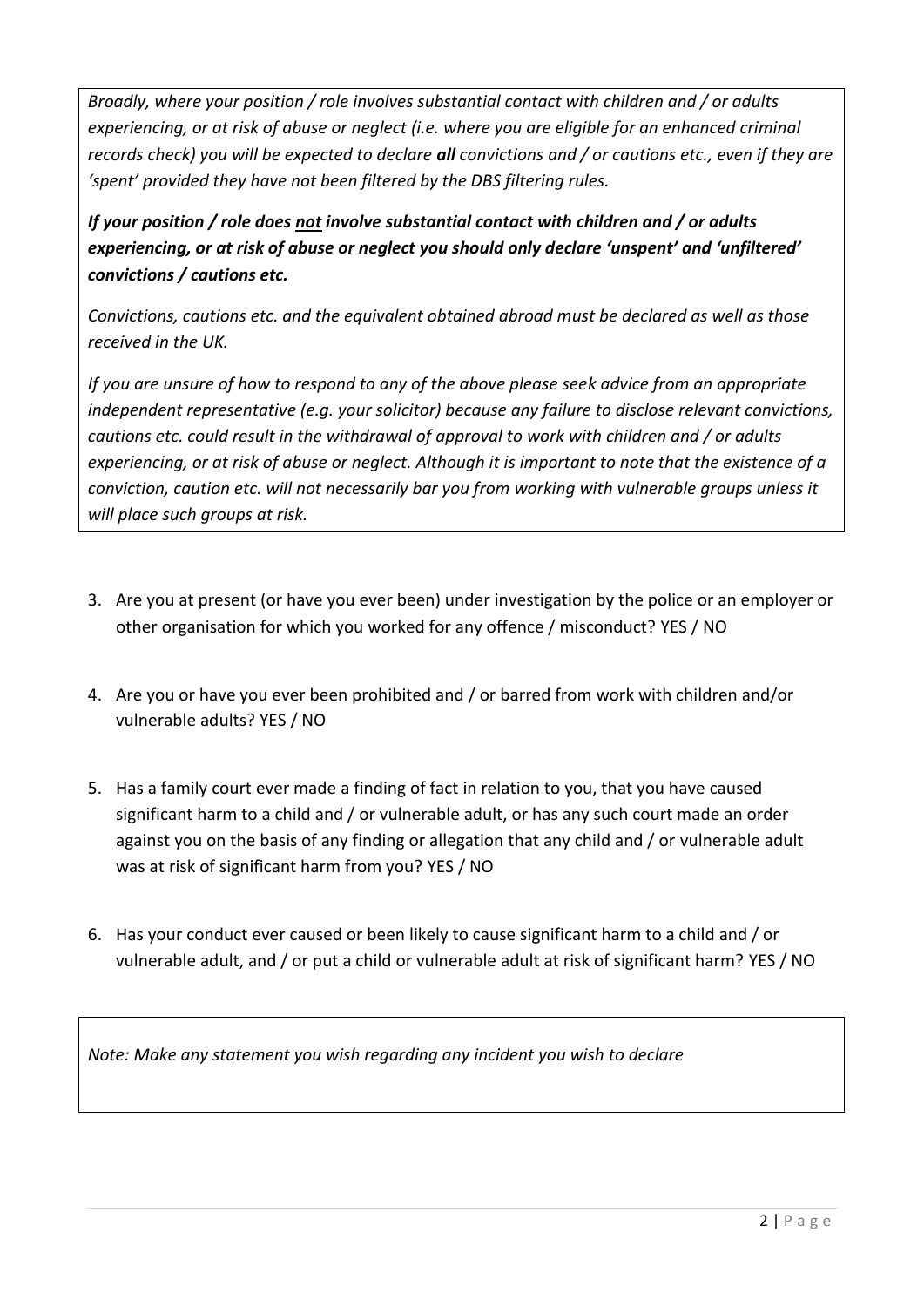- 7. To your knowledge, has it ever been alleged that your conduct has resulted in any of those things? YES / NO
- 8. Have you ever had any allegation made against you, which has been reported/referred to, and investigated by the Police/Social Services/Social Work Department (Children or Adult's Social Care)? YES/NO

If you reply yes to questions 7 and/or 8, please give details, which may include the date(s) and nature of the allegation, and whether you were dismissed, disciplined, moved to other work or resigned from any paid or voluntary work as a result.

*Note: Declare any complaints or allegations made against you, however long ago, that you have significantly harmed a child, young person or adult who is vulnerable. Any allegation or complaint investigated by the police, Children's Services, an employer, voluntary body or other body for which you worked must be declared. Checks will be made with the relevant authorities.*

- 9. Has a child in your care or for whom you have or had parental responsibility ever been removed from your care, been placed on the Child Protection Register or been the subject of child protection planning, a care order, a supervision order, a child assessment order or an emergency protection order under the Children Act 1989, or a similar order under any other legislation? YES / NO
- 10. If you are working from home with children, is there anyone who is 16 years of age or over living or employed in your household who has ever been charged with, cautioned or convicted in relation to any criminal offence not subject to DBS filtering rules<sup>2</sup>; or is that person at present the subject of a criminal investigation/pending prosecution? YES/NO/Not Applicable

If yes, please give details including the nature of the offence(s) and the dates. Please give any further details, such as the reasons or circumstances, which led to the offence(s)

*Note applicable to Q10: You are only required to answer this if you work from home with children. The DBS define home based working as where the applicant for the DBS check carries out some or all of his or her work with children or adults from the place where the applicant lives (this will include all clergy).* 

 $\overline{a}$